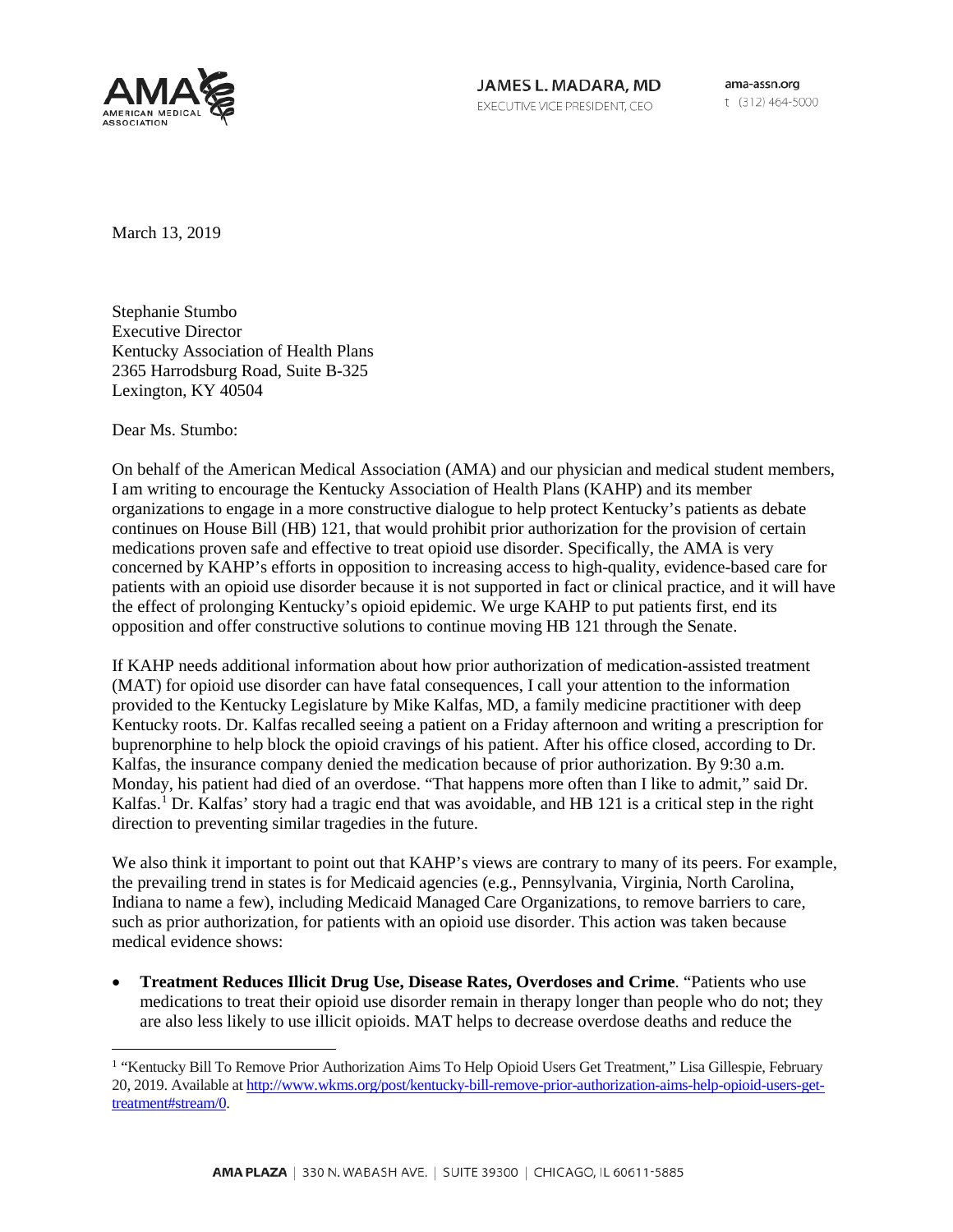Stephanie Stumbo March 13, 2019 Page 2

> transmission of infectious diseases, including HIV and hepatitis C."[2](#page-1-0) FDA-approved MAT for Opioid Use Disorder includes buprenorphine, naltrexone and methadone.

- **MAT Saves Money.** "Results suggest that medication-assisted therapy is associated with reduced general health care expenditures and utilization, such as inpatient hospital admissions and outpatient emergency department visits, for Medicaid beneficiaries with opioid addiction."[3](#page-1-1)
- **MAT is safe.** According to The National Institutes of Health, "[T]he safety and efficacy of medically assisted treatment has been unequivocally established." Medications, including buprenorphine (Suboxone®, Subutex®, Probuphine®), methadone and extended release naltrexone (Vivtrol®), are effective for the treatment of opioid use disorders.<sup>[4](#page-1-2)</sup>
- **MAT is essential to a comprehensive treatment plan.** MAT is an essential component of long-term treatment. According to Nora Volkow, MD, Director of the National Institute on Drug Abuse, "[M]edications have also become an essential component of an ongoing treatment plan, enabling opioid-addicted persons to regain control of their health and their lives.["5](#page-1-3)
- **MAT reduces illicit drug use and death.** According to the U.S. Surgeon General, Jerome Adams, MD, MPH, "[S]tudies have repeatedly demonstrated the efficacy of MAT at reducing illicit drug use and overdose deaths, improving retention in treatment, and reducing HIV transmission…. Prisoners who receive MAT and counseling in prison, and have treatment continued upon release, have lower rates of relapse and are less likely to use opioids.["6](#page-1-4)

There is no evidence that suggests, let alone proves, that preventing patients from obtaining evidence-based care is an appropriate deterrent, as KAHP recently claimed.<sup>[7](#page-1-5)</sup> If a patient is lucky enough to have an addiction medicine physician in one of KAHP's member organization's networks (89 percent of Kentucky patients needing addiction-related treatment do not receive it), $8$  then his or her opioid use disorder would be managed properly rather than having to potentially look for diverted medication, for

<span id="page-1-0"></span><sup>&</sup>lt;sup>2</sup> Substance Use Prevention and Treatment Initiative. The Case for Medication-Assisted Treatment. February 1, 2017, www.pewtrusts.org/en/research-and-analysis/fact-sheets/2017/02/the-case-for-medication-assisted-treatment. Accessed February 1, 2018.

<span id="page-1-1"></span><sup>3</sup> Mohlman, Mary Kate, et al. "Impact of Medication-Assisted Treatment for Opioid Addiction on Medicaid Expenditures and Health Services Utilization Rates in Vermont." Journal of Substance Abuse Treatment, vol. 67, 2016, pp. 9–14, https://www.sciencedirect.com/science/article/pii/S0740547215300659. Accessed February 21, 2018.

<span id="page-1-2"></span><sup>4</sup> National Institute on Drug Abuse. "Effective Treatments for Opioid Addiction," November 2016, www.drugabuse.gov/publications/effective-treatments-opioid-addiction/effective-treatments-opioid-addiction. Accessed February 21, 2018.

<span id="page-1-3"></span><sup>5</sup> U.S. Senate. "Senate Caucasus on International Narcotics Control hearing America's Addition to Opioids: Heroin and Prescription Drug Abuse," May 14, 2014. Accessed on February 21, 2018.

<span id="page-1-4"></span><sup>6</sup> U.S. Department of Health and Human Services, Office of the Surgeon General. "Facing Addiction in America: The Surgeon General's Report on Alcohol, Drugs, and Health," November 2016.

https://addiction.surgeongeneral.gov/surgeon-generals-report.pdf. Accessed on February 21, 2018.

<span id="page-1-5"></span><sup>7</sup> "Kentucky Bill To Remove Prior Authorization Aims To Help Opioid Users Get Treatment," Lisa Gillespie, February 20, 2019. Available a[t http://www.wkms.org/post/kentucky-bill-remove-prior-authorization-aims-help-opioid-users-get](http://www.wkms.org/post/kentucky-bill-remove-prior-authorization-aims-help-opioid-users-get-treatment#stream/0)[treatment#stream/0.](http://www.wkms.org/post/kentucky-bill-remove-prior-authorization-aims-help-opioid-users-get-treatment#stream/0) Per the article, "the main critic of the measure is the Kentucky Association of Health Plans, a trade association that represents the five companies that Kentucky pays to run Medicaid.

Executive Director Stephanie Stumbo said the group is against the bill because prior authorization can deter Medicaid enrollees from abusing the drug and doctors from overprescribing it.

<sup>&</sup>quot;These are serious medications, some that are themselves prone to abuse," Stumbo wrote in an email.

She also said prior authorization can be used to deter doctor shopping, where a patient goes to multiple doctors for prescriptions and then might sell medication illegally, called diversion."

<span id="page-1-6"></span><sup>8</sup> <https://opioid.amfar.org/indicator/pctunmetneed>